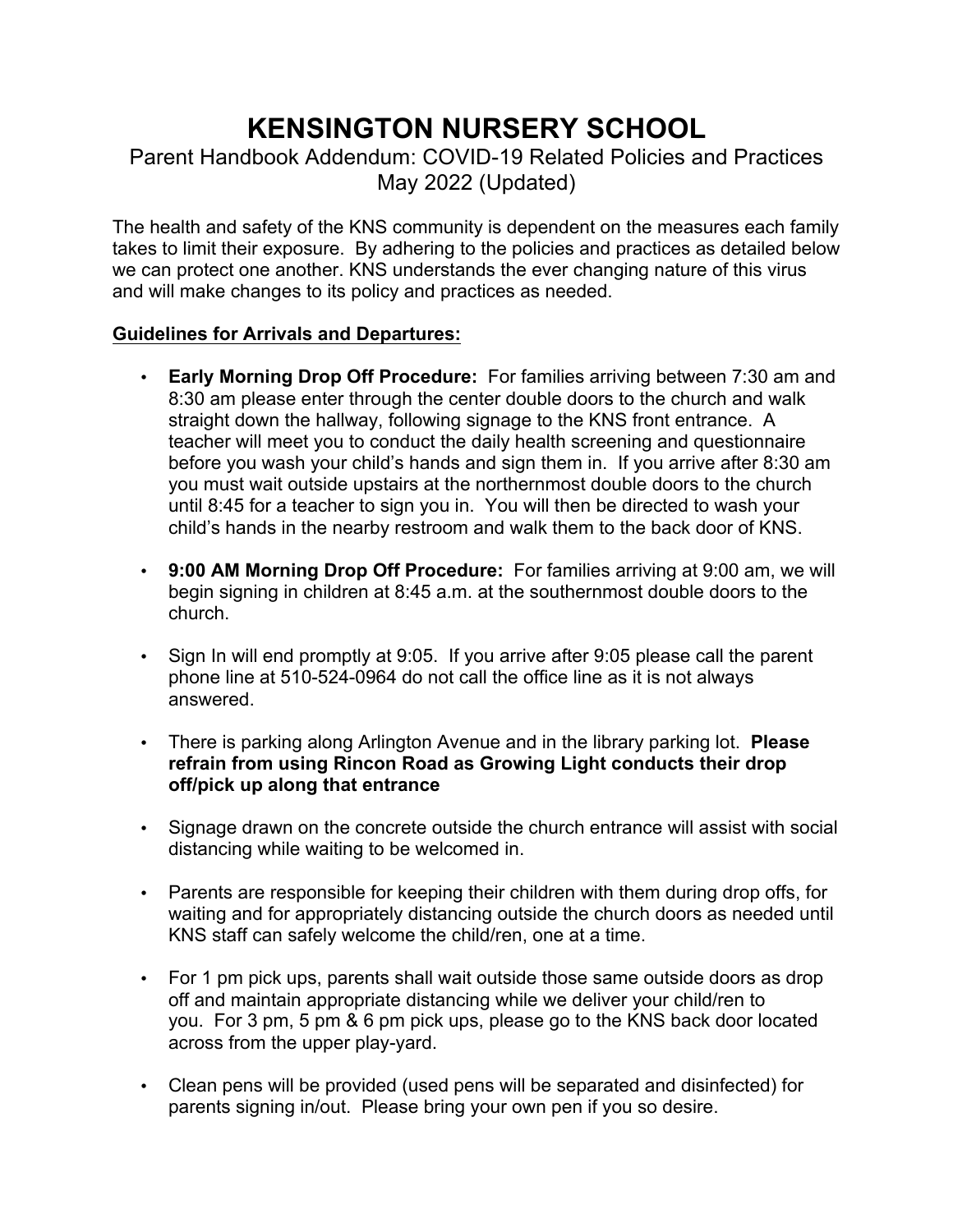- Please plan on arriving a little early for pick up. Children must be signed out and placed with their parent/caretaker no later than their scheduled pick up time. **There is a \$5.00 per minute late fee. We highly recommend that you have a backup person to pick up your child so as to avoid late fees.**
- If children have challenging goodbyes, as they sometimes do, we ask that parents set their child's belongings down just inside the church doors, give one last big hug and hand them off to their teacher. Other families may need to wait a moment until the teacher has space to welcome the next child.
- We ask that once you say goodbye that you leave the area immediately so that children can start their day rather than looking to see if you'll come back. Children often move on from difficult transitions after parents leave, but not usually if you are still in view or come back.
- Please do not have conversations with other parents in view of the children after drop off.
- KNS staff cannot offer a "second chance" drop off window of time for any child in any group. **Please be on time.**

## **Health Practices:**

KNS will amend policies and practices to comply with and uphold the guidelines as set forth by the CDC, Community Care Licensing, Contra Costa Health Services, CalOSHA and any other agencies deemed trustworthy, at their discretion.

Personal Protective Equipment:

- All adults on site **MUST** wear a mask. Children age 2 years and older are required to wear a mask indoors and outdoors, except when eating and drinking.
- Children should bring several clean masks to school everyday. It is highly recommended that you have your child practice wearing a mask. KNS will help your child learn to put on and take off their masks properly.
- Gloves are available to staff to wear as needed.
- Face shields are available to staff to wear as needed.
- Pediatric face masks will be available for children who need them.

Handwashing and Coughing/Sneezing Etiquette:

- Handwashing for staff and children is and will continue to be mandatory, especially upon arrival, departure, after using the bathroom, blowing noses and eating.
- KNS staff will continue to teach the importance of frequent hand washing and proper handwashing technique.
- Hand sanitizer is available when soap and water are not.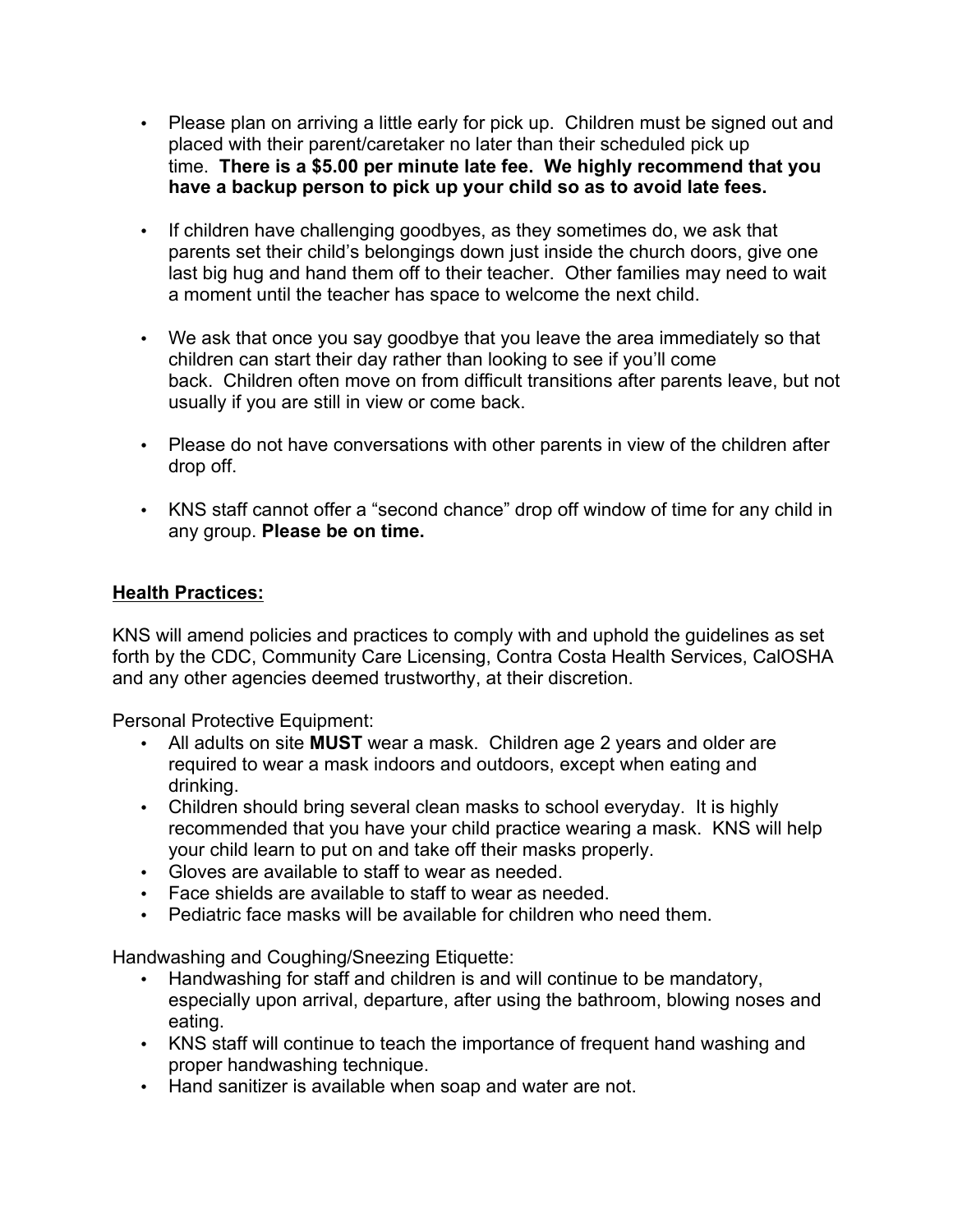• KNS staff will continue to provide gentle reminders and lessons on coughing and sneezing etiquette. Several boxes of facial tissue will be available in each classroom and within children's reach.

Cleaning:

- Frequency of cleaning and disinfecting "high touch" surfaces and areas will be increased, this includes toys.
- If materials move between groups, they will be disinfected prior to use by the next group.
- Classrooms will be disinfected before another group of children may use it.
- KNS will be deep cleaned in advance of reopening and will continue to use EPA registered List N disinfectants for use against SARS-CoV-2 for all future cleanings.

Physical Distancing:

• Physical distancing is no longer required among children however, adults and staff will continue to physically distance themselves from one another as much as possible.

Daily Wellness:

- **We ask that you use an oral or ear probe thermometer to check your child's and your temperature each morning and review the Symptom Checker before coming to school. If any parent or other family member, regardless of vaccination status, has a temperature or symptoms do not bring your child to school.**
- Wellness checks including no touch temperature checks will occur every morning for staff & children as a secondary preventative measure.
- Only symptom free children may attend KNS (no cough, congestion, sore throat, runny nose, stomach ache, vomiting, diarrhea, etc.) and those that do not have anyone living in their household that has been directly exposed to COVID or has COVID-19 or has COVID like symptoms.
- Children who exhibit unusual behavior patterns such as poor sleep, poor appetite, or an overall sense of just being "out of sorts" should remain home for observation.
- Staff will use their best discretion to admit well children and are not obligated to admit children who demonstrate any symptoms at all.
- Please use the Symptom Checker, located on the next page, each morning to assess your child's ability to attend school.
- Additionally, if a child becomes sick at KNS, they will be isolated immediately. Parents will be notified and must come **at once** to pick up their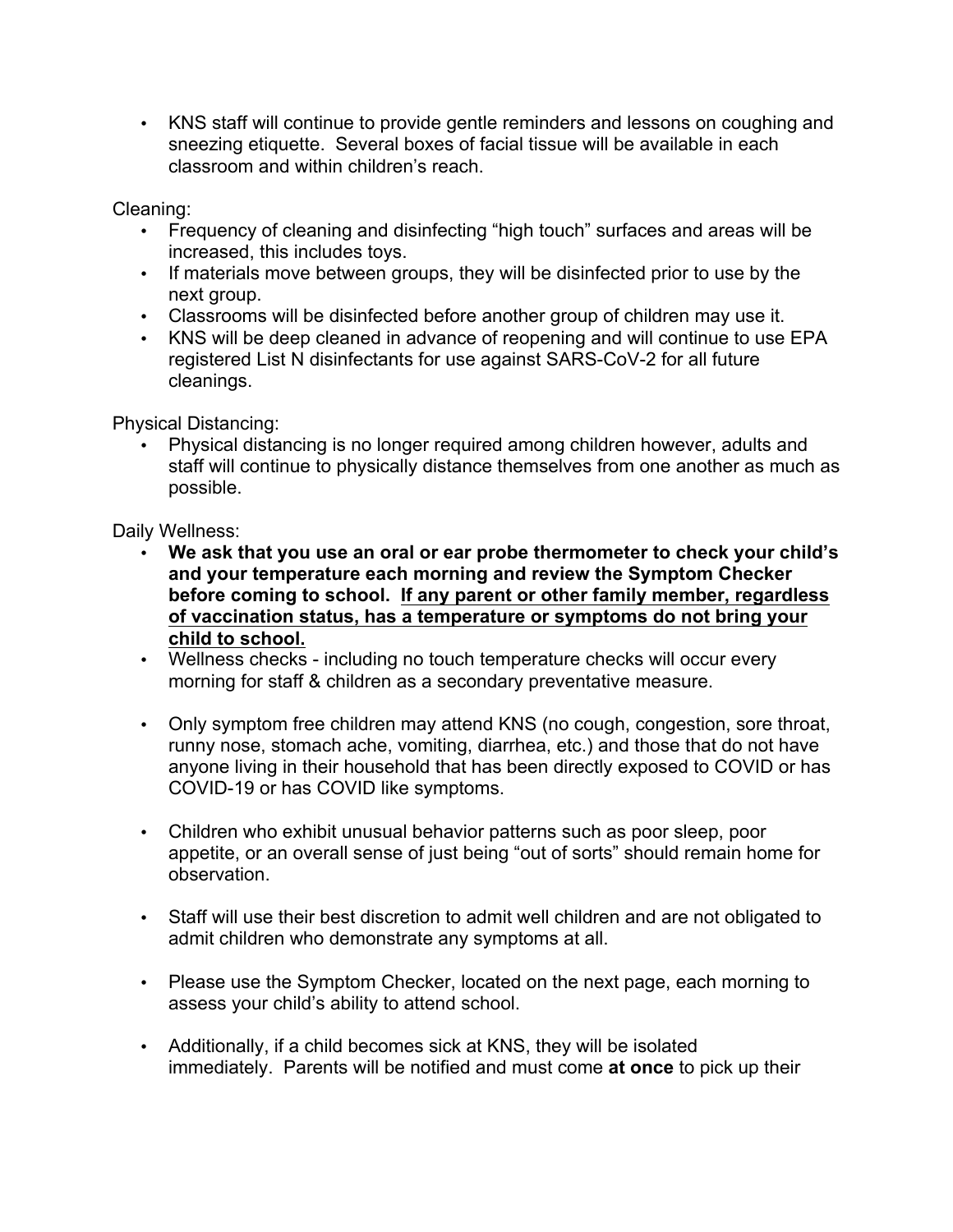child. The child may not return to school for the period specified in the Symptom Checker.

- If a COVID case is confirmed or medically presumed (a doctor confirms based on symptoms alone), the following will occur:
	- $\circ$  If a KNS community member (child/staff/parent/sibling) has directly exposed KNS, we will contact Contra Costa Health Services and Community Care Licensing immediately.
	- $\circ$  The entire school closes for up to 5 days or more if a case is confirmed within the KNS community (including household members).
	- o Parents are notified immediately via email of an anonymous confirmed or medically presumed case.
	- $\circ$  Intense cleaning/disinfecting of the environment begins after at least 24 hours of school closure.
	- $\circ$  School remains further closed if it is deemed necessary to quarantine all families.
	- o School reopens after Contra Costa Health Services has provided guidance on timing.
	- o Confidentiality of children and families with COVID will be maintained at all times.
- With regards to children enrolled in our Kindergarten Walkdown Program and siblings of a KNS child, if you have been notified by Hilltop School or any other school that your school aged child has been a close contact to someone with COVID-19 at school then you should follow the following steps:

**1.** Once you have been notified that your school aged child is a close contact (within 6 feet for 15 minutes or more within a 24 hour period, masked or unmasked) of a positive case in their classroom, please call KNS and come pick up your KNS child or keep them home if you know ahead of time; **AND**

**2.** Continue to keep your KNS child at home and monitor for symptoms and test for COVID no sooner than 5 days after first known exposure; **3.** If this test is negative and there are no symptoms then your KNS child may return on day 6 after first know exposure (same as first know exposure for sibling) provided their sibling also tests negative and has no symptoms. Proof of negative test results must be provided to KNS; **OR 4.** Continue to keep your KNS child at home without testing for 10 days after first known exposure. KNS children may return after 10 days so long as they are symptom free. Siblings must also be symptom free in order for your KNS child to return.

**5.** If at any point your KNS child starts exhibiting symptoms, tests positive or the sibling tests positive/has symptoms please call Mardi or Heather.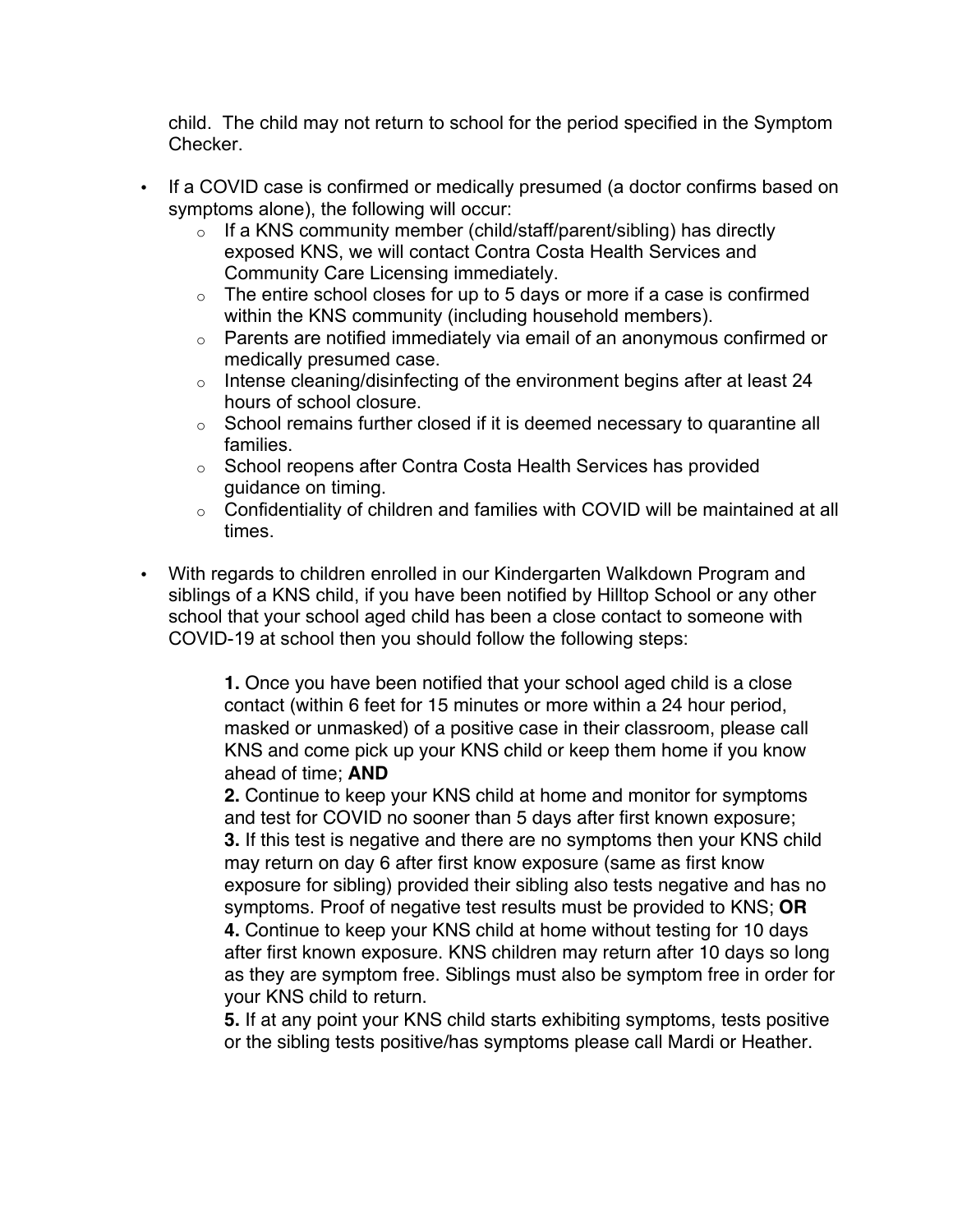#### **KENSINGTON NURSERY SCHOOL - SYMPTOM CHECKER** COVID-19 EXPOSURE PREVENTION GUIDE (Updated May 17, 2022)

Symptom Checker and When to Keep Children Home/When to Return to School - For Parents Parents should use the following chart to assess the health status of their child **on a daily basis**. This document has been created to supplement the current sick policy followed by KNS. In order to ensure the health and safety of our staff and families only symptom free children and staff will be allowed to attend school. At a minimum, KNS will follow Contra Costa Health Services Child Care Guidance for Suspected or Confirmed COVID-19 Cases. However, KNS will adhere to its longer isolation period for COVID-19 positive KNS children.

| <b>Symptoms/Diagnosis</b>                                                                                                                                                                                                                                                                                                                                                                           | <b>Stay at Home</b>                                                      | <b>Return to School</b>                                                                                                                                                                                                                                                                                                                                                                                                                                                                                                  |
|-----------------------------------------------------------------------------------------------------------------------------------------------------------------------------------------------------------------------------------------------------------------------------------------------------------------------------------------------------------------------------------------------------|--------------------------------------------------------------------------|--------------------------------------------------------------------------------------------------------------------------------------------------------------------------------------------------------------------------------------------------------------------------------------------------------------------------------------------------------------------------------------------------------------------------------------------------------------------------------------------------------------------------|
| COVID-19 Symptoms and Not a<br><b>Close Contact</b><br>(e.g. Fever, coughing, sore throat,<br>diarrhea, runny nose, congestion,<br>headache, body aches, fatigue,                                                                                                                                                                                                                                   | Stay at Home.<br>Must test, even if fully vaccinated.                    | -If negative COVID-19 test result (PCR or<br>Antigen) or COVID-19 ruled out by primary<br>care provider, may return 24 hours after<br>fever resolves without the use of fever-<br>reducing medications, such as Tylenol,<br>Advil, etc.                                                                                                                                                                                                                                                                                  |
| loss of taste or smell, shortness of<br>breath)                                                                                                                                                                                                                                                                                                                                                     | Recommend contact with primary care<br>provider to discuss symptoms.     | AND<br>-Is 24 hours symptom free<br>-If not tested and does not see primary care<br>provider to identify cause of symptoms, can<br>return to school 10 days after symptom<br>onset.<br>-Contact Mardi or Heather via email prior to<br>returning to school.                                                                                                                                                                                                                                                              |
| **Diagnosis of COVID-19 or<br><b>Medically Presumed COVID-19</b>                                                                                                                                                                                                                                                                                                                                    | Stay at home<br>AND<br>-Contact Mardi or Heather immediately             | -10 days from onset of symptoms or when<br>you tested positive. Day 1 starts the day<br>after you tested positive or become<br>symptomatic. Can return on day 11.<br>AND<br>-Contact Mardi or Heather prior to returning<br>to school.                                                                                                                                                                                                                                                                                   |
| Close Contact to COVID-19<br>Positive Person for Unvaccinated,<br>not fully vaccinated or not up to<br>date on COVID-19 vaccinations<br><b>AND</b> Siblings of Close Contacts to<br>COVID-19 Positive Person etc.<br>Close contact in school setting is<br>anyone who has shared the same<br>indoor airspace with an infected<br>person for a total of 15 minutes or<br>more over a 24-hour period. | Stay home and quarantine<br>AND<br>-Contact Mardi or Heather immediately | -Stay home for at least 5 days after last<br>contact:<br>-Get tested on or after day 5: If you have<br>no symptoms and test negative: quarantine<br>can end on day 6. For siblings of close<br>contacts, the sibling must also test negative<br>and be symptom free.<br>-If you do not get tested and do not have<br>symptoms quarantine can end on day 11.<br>-If you test positive or develop symptoms<br>stay home for 10 days from your symptom<br>start date or positive test and follow<br>isolation instructions. |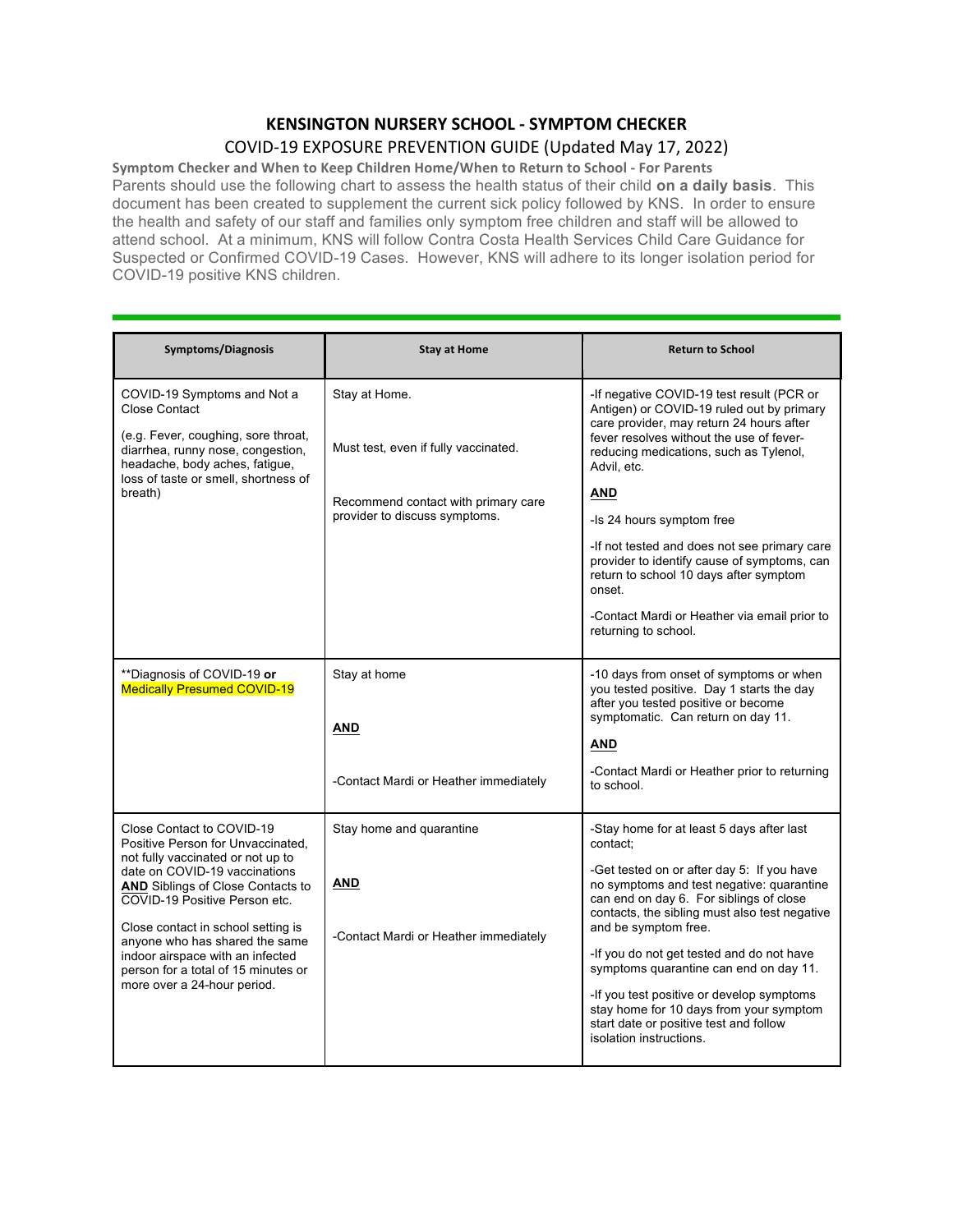| Exposure to a household positive<br>person for unvaccinated, not fully<br>vaccinated or not up to date on<br>COVID-19 vaccinations | Stay home and quarantine.<br>AND<br>-Contact Mardi or Heather immediately | Household exposure is considered<br>continuous until the positive case clears<br>their isolation. Day 1 of quarantine for the<br>exposed does not begin until after. If the<br>positive case completes isolation at the<br>earliest possible date of 5 days, day 1 of<br>quarantine would start on day 6 based on<br>the timeline of the positive case.<br>Quarantine would then be determined by<br>the criteria that is stated above for Close<br>Contact to COVID-19 Positive Person. |
|------------------------------------------------------------------------------------------------------------------------------------|---------------------------------------------------------------------------|------------------------------------------------------------------------------------------------------------------------------------------------------------------------------------------------------------------------------------------------------------------------------------------------------------------------------------------------------------------------------------------------------------------------------------------------------------------------------------------|
|------------------------------------------------------------------------------------------------------------------------------------|---------------------------------------------------------------------------|------------------------------------------------------------------------------------------------------------------------------------------------------------------------------------------------------------------------------------------------------------------------------------------------------------------------------------------------------------------------------------------------------------------------------------------------------------------------------------------|

\*If a child or a staff member has a new cough, they should not come to school even if they have no fever. It is not uncommon for people, including children, with COVID-19 to have a cough without fever, especially in the early course of illness. \*\*Also, if any family member living in your household has been directly exposed to someone with COVID-19, has tested positive for COVID-19 or has had COVID-19 like symptoms in the past 14 days you should not bring your child to school. The exception being first responders whose job duties by nature may expose them to COVID-19. Because it is required that they wear PPE in order to minimize exposure they may still bring their child to school unless they test positive for COVID-19 or exhibit symptoms of COVID-19 or are directly exposed without their PPE.

### **Daily Programming and Practices:**

Opening Date:

• Beginning August 16, 2021 KNS will operate from 7:30 a.m. to 6 p.m. Monday through Friday.

Staff:

• KNS Staff will consist of fully qualified Teachers only.

Meal Times:

- It is preferable that staff refrain from touching your child's food containers/water bottles as much as possible.
- Families must provide their children with a daily snack or two if you are a Full Time family. Please do not send yogurt tubes or containers that are too difficult for your child to open. Please include your own utensils if needed.
- Snacks should be placed in separate bags or containers so as to make it easier for children to locate.
- Please send your child with a large, full bottle of water. Flip top lids with straws or bite valves are preferable rather than screw tops. Staff will refill water as needed.
- It is preferable that you send your child to school with a lunch that is ready to eat. If you must send your child with a lunch that needs to be heated, it must be in a separate, microwaveable safe dish. We will not remove any food from another container to heat it and then replace it in your child's lunchbox. This is to help prevent cross contamination.
- We will not heat up any snack foods.

Daily Routine:

The daily routine can be emailed to you upon request as is also located in the Parent Handbook.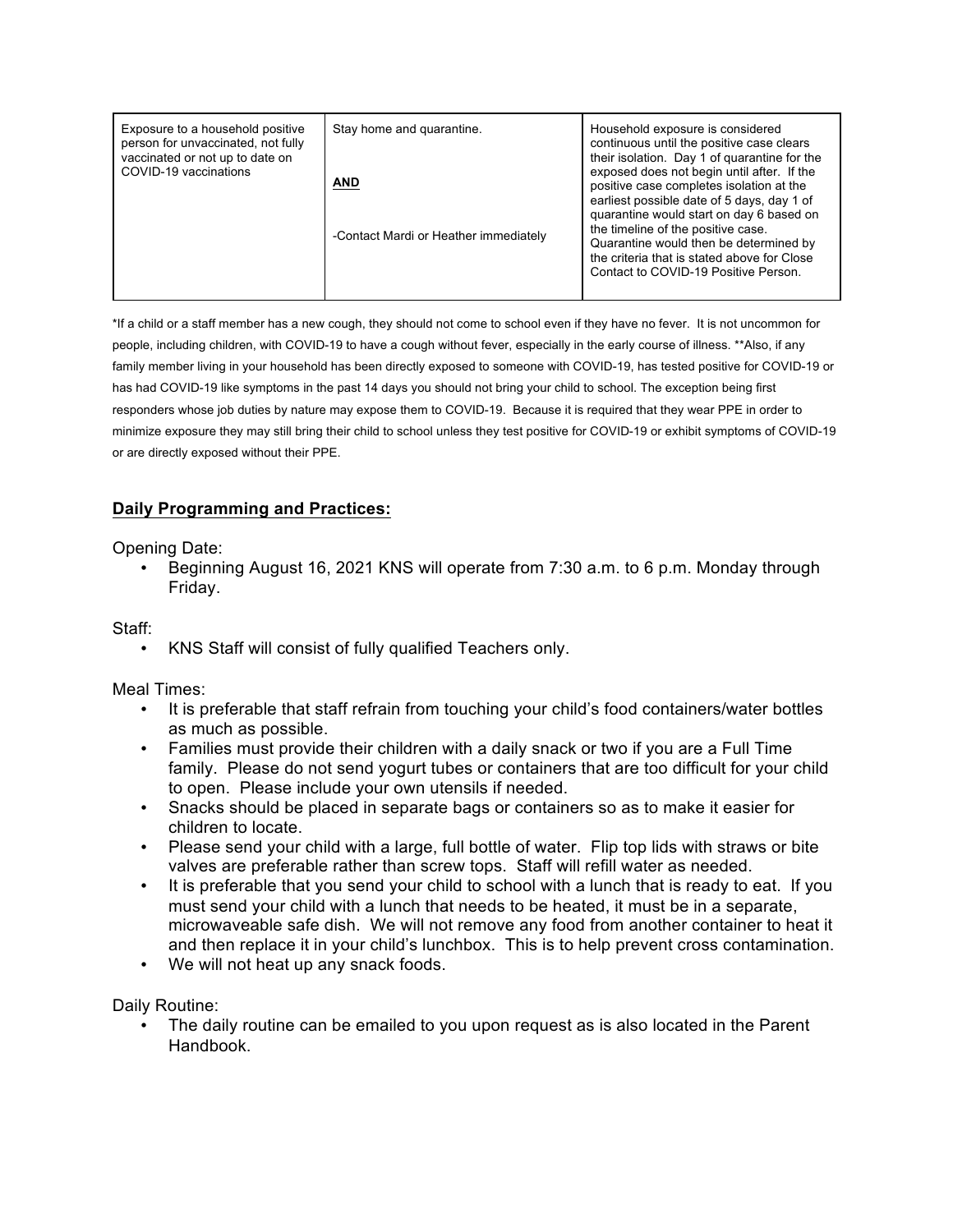### **Potential Closures/Shelter In Place Plans:**

- In order to maintain your enrollment at KNS, tuition must be paid in full with no refunds even if your child is asked to stay home due to sickness or shelter in place orders. Any changes to this policy is at the Board of Directors' discretion.
- KNS will close in order to comply with any Shelter In Place order issued by the State of California, WCCUSD and/or Contra Costa County.
- KNS may have to close school if at any time we do not have enough staff due to illness and quarantine/isolation requirements.